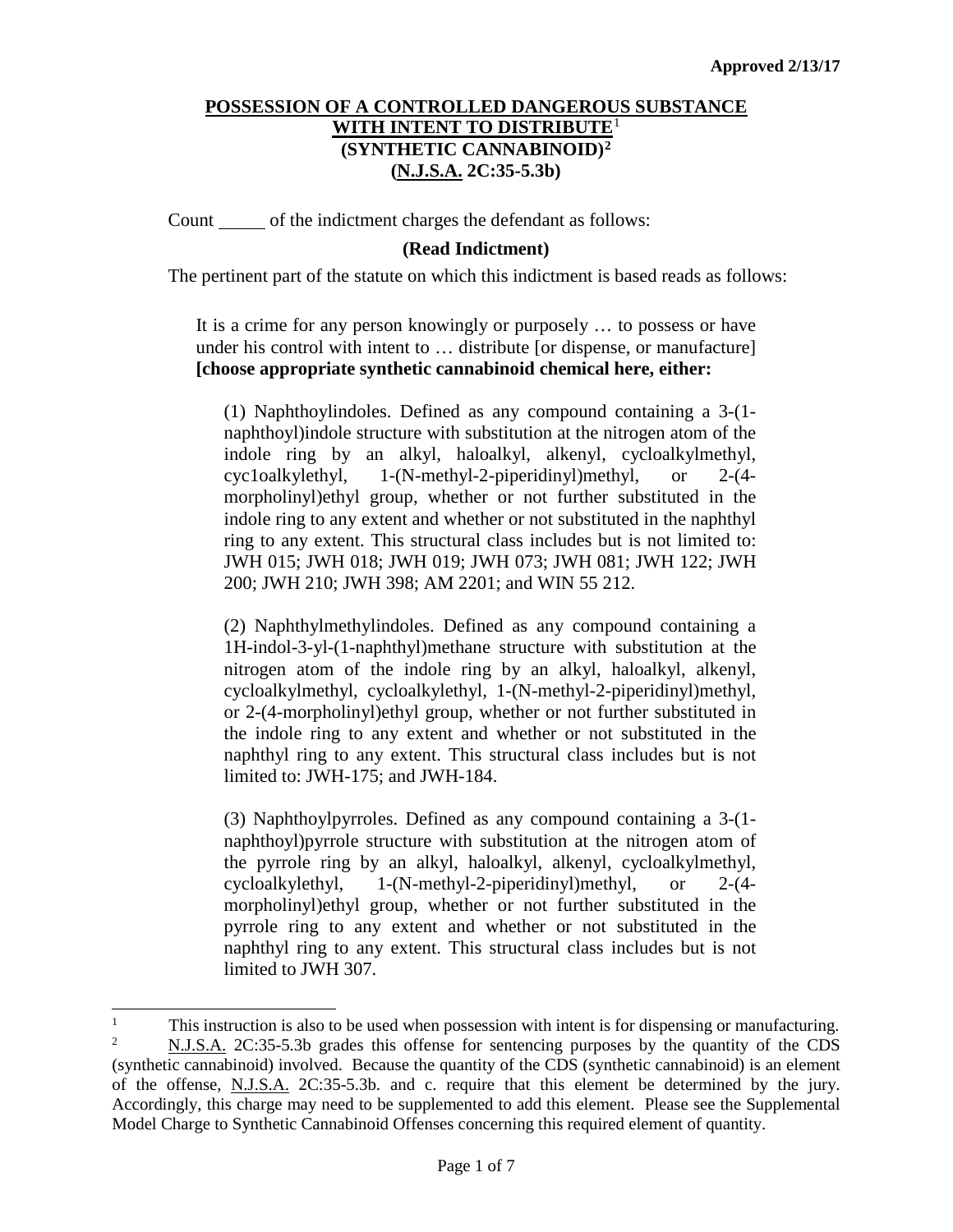(4) Naphthylmethylindenes. Defined as any compound containing a naphthylideneindene structure with substitution at the 3-position of the indene ring by an alkyl, haloalkyl, alkenyl, cycloalkylmethyl, cycloalkylethyl, 1-(N-methyl-2-piperidinyl)methyl, or 2-(4 morpholinyl)ethyl group, whether or not further substituted in the indene ring to any extent and whether or not substituted in the naphthyl ring to any extent. This structural class includes but is not limited to JWH-176.

(5) Phenylacetylindoles. Defined as any compound containing a 3 phenylacetylindole structure with substitution at the nitrogen atom of the indole ring by an alkyl, haloalkyl, alkenyl, cycloalkylmethyl, cycloalkylethyl, 1-(N-methyl-2-piperidinyl)methyl, or 2-(4 morpholinyl)ethyl group, whether or not further substituted in the indole ring to any extent and whether or not substituted in the phenyl ring to any extent. This structural class includes but is not limited to: RCS-8 (SR-18); JWH 250; JWH 203; JWH-251; and JWH-302.

(6) Cyclohexylphenols. Defined as any compound containing a 2-(3 hydroxycyclohexyl)phenol structure with substitution at the 5-position of the phenolic ring by an alkyl, haloalkyl, alkenyl, cycloalkylmethyl, cycloalkylethyl, 1-(N-methyl-2-piperidinyl)methyl, or 2-(4 morpholinyl)ethyl group, whether or not substituted in the cyclohexyl ring to any extent. This structural class includes but is not limited to CP 47,497 (and homologues(analogs)); cannabicyclohexanol; and CP 55, 940.

(7) Benzoylindoles. Any compound containing a 3-(benzoyl)indole structure with substitution at the nitrogen atom of the indole ring by an alkyl, haloalkyl, alkenyl, cycloalkylmethyl, cycloalkylethyl, 1-(Nmethyl-2-piperidinyl)methyl, or 2-(4-morpholinyl)ethyl group, whether or not further substituted in the indole ring to any extent and whether or not substituted in the phenyl ring to any extent. This structural class includes but is not limited to: AM 694; Pravadoline (WIN 48,098); RCS 4; and AM-679.

(8) [2,3-Dihydro-5-methyl-3-(4-morpholinylmethyl)pyrrolo[1,2,3-de]- 1, 4-benzoxazin-6-yl]-1-napthalenylmethanone. This structural class includes but is not limited to WIN 55,212-2.

(9) (6aR, 10aR)-9-(hydroxymethyl)-6, 6-dimethyl-3-(2-methyloctan-2 yl)-6a,7,10,10a-tetrahydrobenzo[c]chromen-l-ol 7370. This structural class includes but is not limited to HU-210.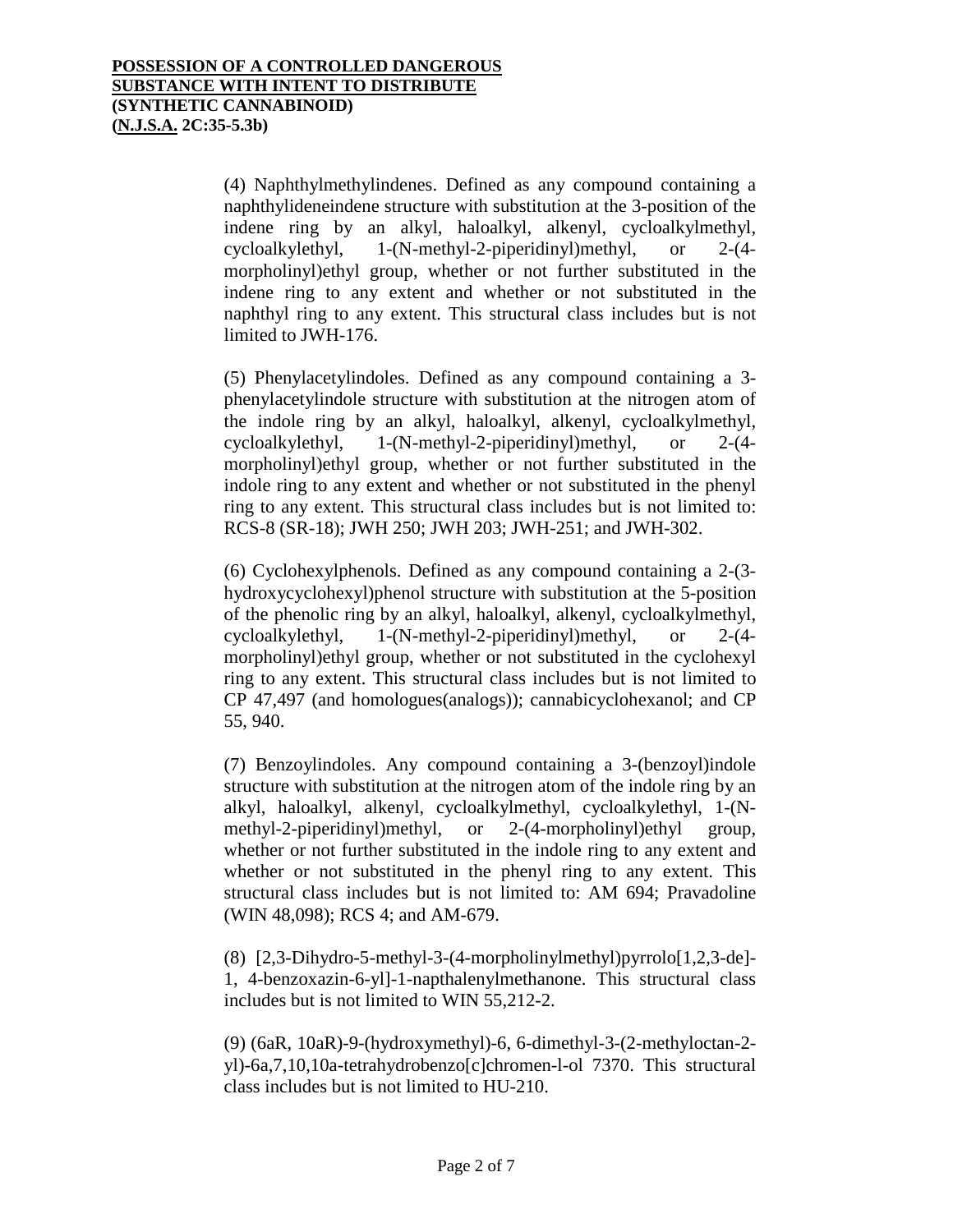(10) Adamantoylindoles. Defined as any compound containing a 3-(1 adamantoyl)indole structure with substitution at the nitrogen atom of the indole ring by an alkyl, haloalkyl, alkenyl, cycloalkylmethyl, cycloalkylethyl, 1-(N-methyl-2-piperidinyl)methyl, or 2-(4 morpholinyl)ethyl group, whether or not further substituted in the adamantyl ring system to any extent. This structural class includes but is not limited to AM-1248.

(11) Any other synthetic chemical compound that is a cannabinoid receptor agonist and mimics the pharmacological effect of naturally occurring cannabinoids that is not listed in Schedules II through V or is not an FDA approved drug.**]**

In order for you to find defendant guilty of the charge, the State must prove the following elements beyond a reasonable doubt:

- 1. That S\_\_\_\_\_\_ in evidence contains **[choose appropriate CDS (synthetic cannabinoid) here]**;
- 2. That the defendant possessed, or had under his/her control, S<sub>\_\_\_\_\_</sub> in evidence; and
- 3. That the defendant, when he/she possessed or had under his/her control S\_\_\_\_\_ in evidence, had the intent to [distribute] [or dispense] [or manufacture] S\_\_\_\_\_ in evidence.

The first element that the State must prove beyond a reasonable doubt is that S contains **[choose appropriate CDS (synthetic cannabinoid) here]**.

The second element that the State must prove beyond a reasonable doubt is that defendant possessed, or had under his/her control, S in evidence. To "possess" an item under the law, one must have a knowing, intentional control of that item accompanied by knowledge of its character. So, a person who possesses an item such as (**IDENTIFY RELEVANT ITEM(S)**) must know or be aware that he/she possesses it/them, and he/she must know what it is that he/she possesses or controls (that it is ). [**WHERE APPLICABLE**, **CHARGE**: Possession cannot merely be a passing control, fleeting or uncertain in its nature.] In other words, to "possess" an item, one must knowingly procure or receive an item or be aware of his/her control thereof for a sufficient period of time to have been able to relinquish his/her control if he/she chose to do so.

The State must prove beyond a reasonable doubt that defendant possessor acted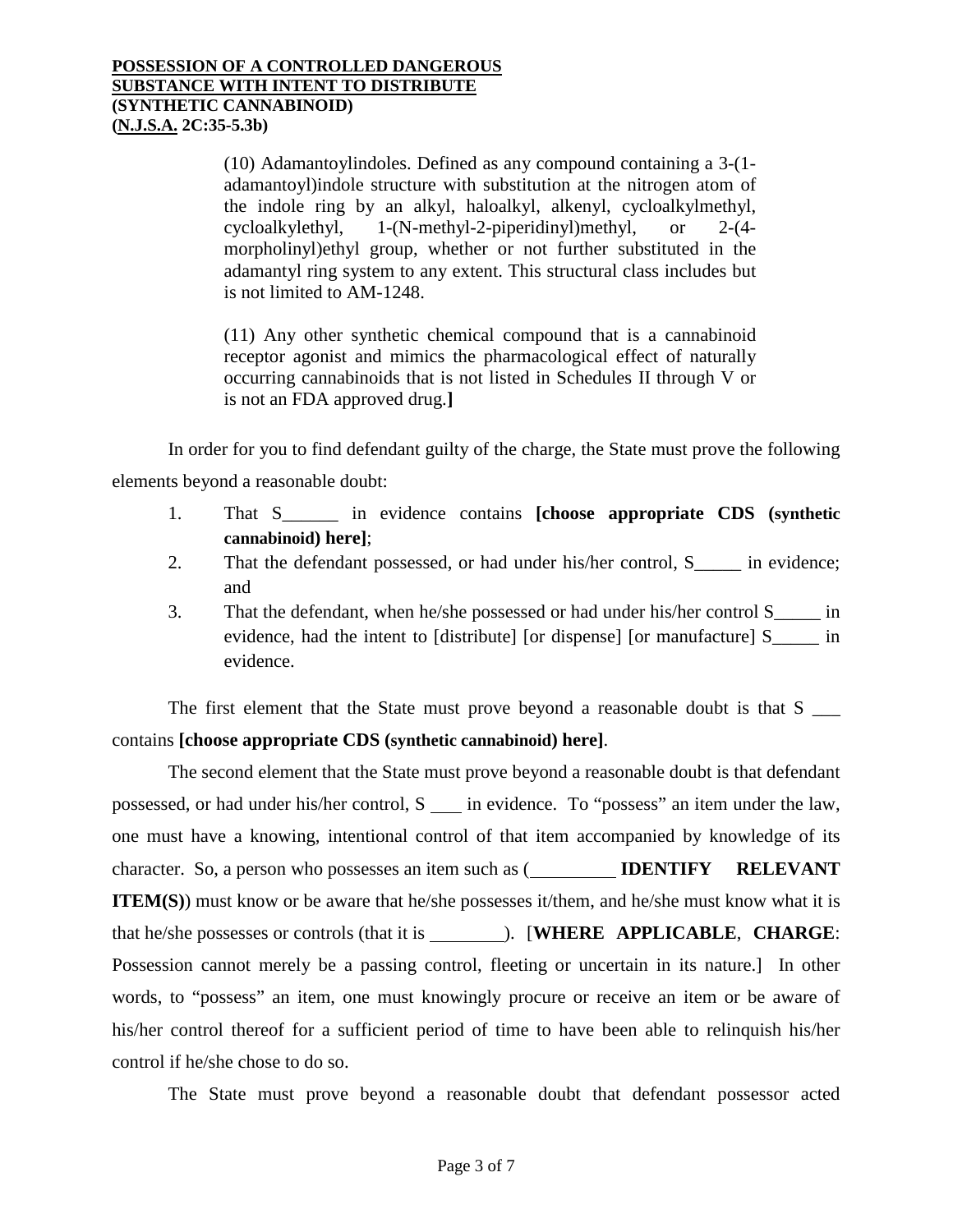knowingly in possessing the item. A person acts knowingly with respect to the nature of his/her conduct or the attendant circumstances if he/she is aware that his/her conduct is of that nature, or that such circumstances exist, or he/she is aware of the high probability of their existence. A person acts knowingly as to a result of his/her conduct if he/she is aware that it is practically certain that conduct will cause such a result. Knowing, with knowledge, or equivalent terms have the same meaning.

Knowledge is a condition of the mind. It cannot be seen. It can only be determined by inferences from conduct, words or acts. Therefore, it is not necessary for the State to produce witnesses to testify that a particular defendant stated, for example, that he/she acted with knowledge when he/she had control over a particular thing. It is within your power to find that proof of knowledge has been furnished beyond a reasonable doubt by inference which may arise from the nature of the acts and the surrounding circumstances.

A person may possess (an item) even though it was not physically on his/her person at the time of the arrest, if he/she had in fact, at some time prior to his/her arrest, had control over it.

Possession means a conscious, knowing possession, either actual or constructive.

# **[CHARGE THE FOLLOWING PARAGRAPHS WHICH APPLY TO YOUR CASE] ACTUAL POSSESSION**

A person is in actual possession of an item when he/she first, knows what it is: that is, he/she has knowledge of its character, and second, knowingly has it on his/her person at a given time.

# **CONSTRUCTIVE POSSESSION**[3](#page-3-0)

Possession may be constructive instead of actual. As I just stated, a person who, with knowledge of its character, knowingly has direct physical control over an item at a given time is in actual possession of it.

<span id="page-3-0"></span>In State v. Spivey, 179 N.J. 229 (2004), the New Jersey Supreme Court affirmed a conviction under N.J.S.A. 2C:39-4.1(a), Possession of a Firearm While Committing Certain Drug Offenses. There, the Court noted that that statute suggests a temporal and spatial link between possession of the firearm and the drugs. The Court held: "The evidence must permit the jury to infer that the firearm was accessible for use in the commission of the [drug] crime." In the appropriate case, therefore, the possession charge may be supplemented by this language.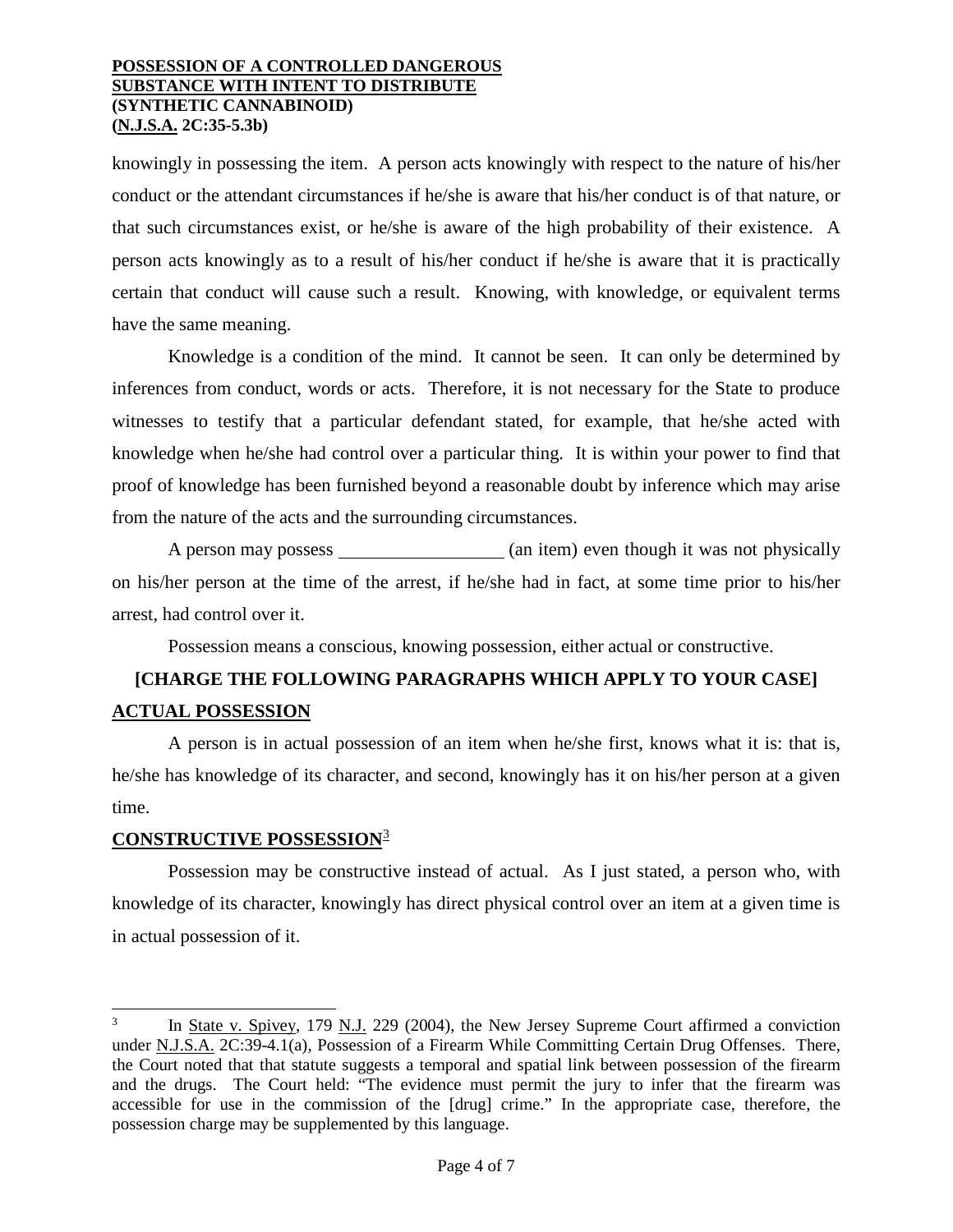Constructive possession means possession in which the possessor does not physically have the item on his or her person but is aware that the item is present and is able to and has the intention to exercise control over it. So, someone who has knowledge of the character of an item and knowingly has both the power and the intention at a given time to exercise control over it, either directly or through another person or persons, is then in constructive possession of that item.

## **JOINT POSSESSION**

Possession may be sole or joint. If one person alone has actual or constructive possession of an item, possession is sole. If two or more persons share actual or constructive knowing possession of an item, possession is joint.

In regard to the third element, the State must prove beyond a reasonable doubt that defendant possessed with the intent to [distribute] [or dispense] [or manufacture] S\_\_\_\_\_ in evidence.

"Distribute" means the transfer, actual, constructive or attempted, $4$  from one person to another of a controlled dangerous substance. It is not necessary that the drugs be transferred in exchange for payment or promise of payment of money or anything of value.<sup>[5](#page-4-1)</sup>

**[Charge the following when applicable**: To "dispense" means to deliver a controlled dangerous substance to an ultimate user or research subject by or pursuant to the lawful order of a practitioner, including the prescribing, administering, packaging, labeling, or compounding necessary to prepare the substance for that delivery.**]**

**[Charge the following when applicable**: To "manufacture" means the production, preparation, propagation, compounding, conversion or processing of a controlled dangerous substance, either directly or by extraction from substances or natural origin, or independently by means of chemical synthesis, or by a combination of extraction and chemical synthesis, and includes any packaging or repackaging of the substance or labeling or re-labeling of its container, except that this term does not include the preparation of compounding of a controlled dangerous substance by an individual for his/her own use or the preparation, compounding, packaging, or labeling of a controlled dangerous substance: (1) by a practitioner as an incident to

<span id="page-4-1"></span><span id="page-4-0"></span>This definition is taken from the definitions of "distribute" and "deliver" set forth in N.J.S.A. 2C:35-2.

<sup>5</sup> State v. Heitzman, 209 N.J. Super. 617, 621 (App. Div. 1986), aff'd, 107 N.J. 603 (1987).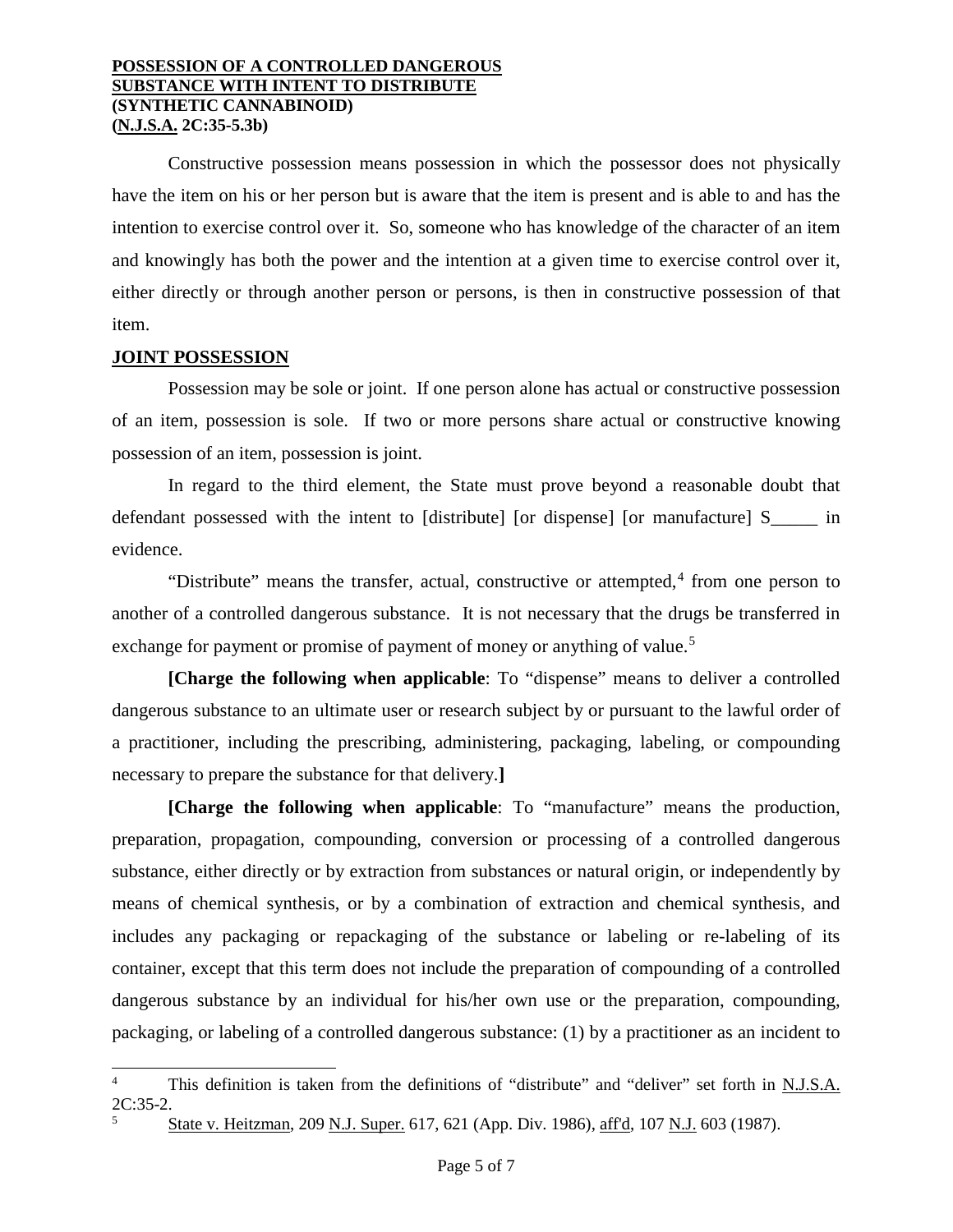his/her administering or dispensing of a controlled dangerous substance in the course of his/her professional practice, or (2) by a practitioner (or under his/her supervision) for the purpose of, or as an incident to, research, teaching or chemical analysis and not for sale.<sup>[6](#page-5-0)</sup>

In this regard the term "practitioner" means a physician, dentist, veterinarian, scientific investigator, laboratory worker, pharmacist, hospital worker or other person licensed, registered, or otherwise permitted to distribute, dispense, conduct research with respect to, or administer a controlled dangerous substance in the course of professional practice or research in this State.<sup>[7](#page-5-1)</sup>]

## **[RESUME MAIN CHARGE]**

"Intent" means a purpose to do something, a resolution to do a particular act or accomplish a certain thing. Intent is a state of mind, and it is very rare that intent is proven by witnesses who can testify that an accused said he/she had a certain intent when he/she engaged in a particular act. The intention may be gathered from a person's acts, conduct, from all the person said and did at the particular time and place, and from all of the surrounding circumstances.

You may consider any evidence as to the quantity, purity, and packaging  $\delta$  of S  $\frac{1}{\epsilon}$ together with all the other evidence in the case to aid you in your determination of the element of intent to [distribute] [or dispense] [or manufacture.]

A person acts knowingly with respect to the nature of his/her conduct or the attendant circumstances if he/she is aware that his/her conduct is of that nature, or that such circumstances exist, or he/she is aware of a high probability of their existence. A person acts knowingly with respect to a result of his/her conduct if he/she is aware that it is practically certain that his/her conduct will cause such a result. "Knowing," "with knowledge" or equivalent terms have the same meaning.<sup>[9](#page-5-3)</sup>

A person acts purposely with respect to the nature of his/her conduct or a result thereof if it is his/her conscious object to engage in conduct of that nature or to cause such a result. A person acts purposely with respect to attendant circumstances if he/she is aware of the existence of such circumstances or he/she believes or hopes that they exist. "With purpose," "designed,"

<span id="page-5-0"></span> $\frac{6}{7}$  N.J.S.A. 2C:35-2.

<span id="page-5-1"></span> $\frac{7}{8}$  N.J.S.A. 2C:35-2.

<span id="page-5-2"></span> $\frac{8}{9}$  See State v. Perez, 218 N.J. Super. 478, 482-486 (App. Div. 1987).

<span id="page-5-3"></span>N.J.S.A. 2C:2-2b(1).